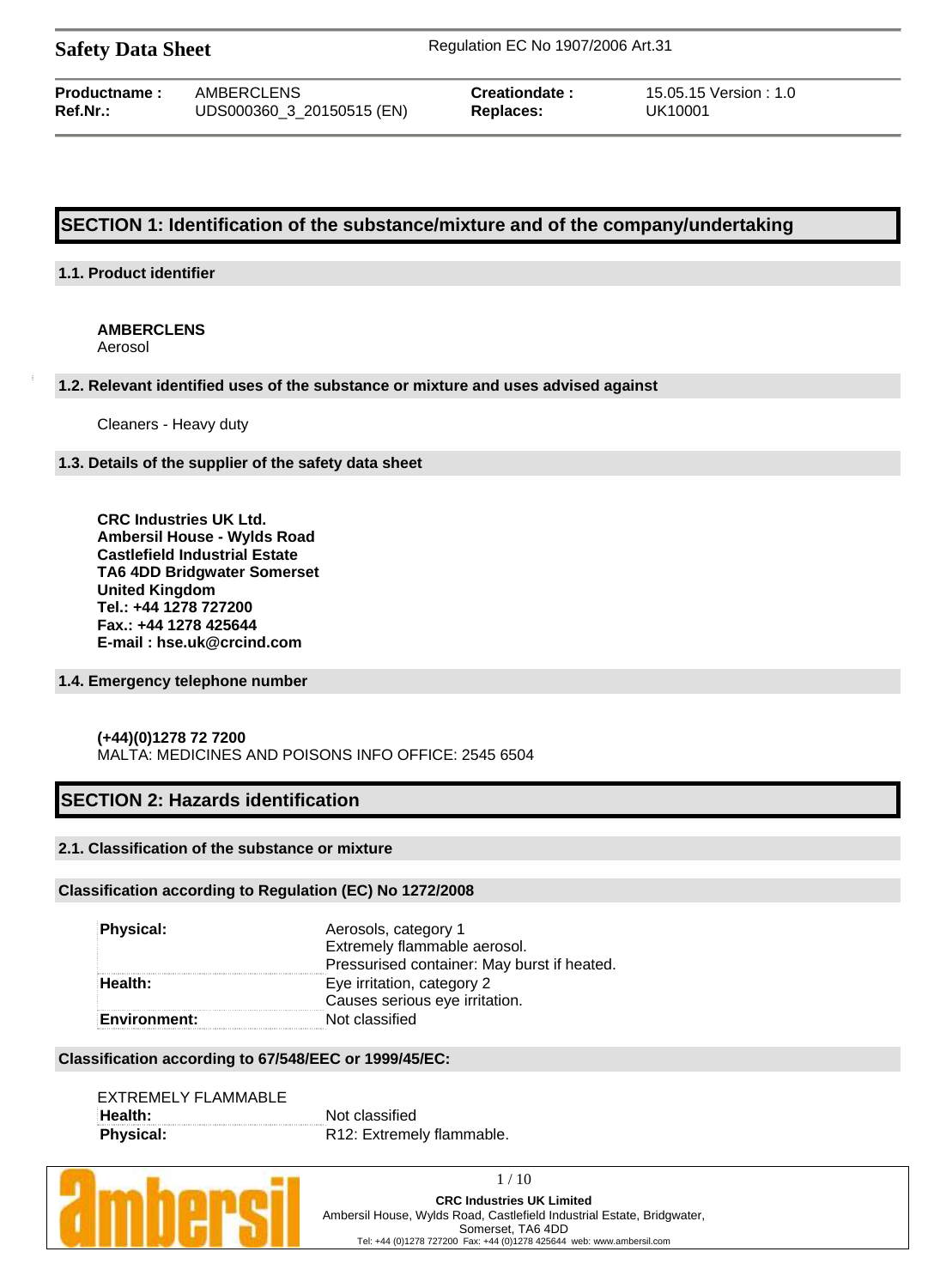| <b>Safety Data Sheet</b> |                           | Regulation EC No 1907/2006 Art.31 |                        |  |  |
|--------------------------|---------------------------|-----------------------------------|------------------------|--|--|
| Productname:             | AMBERCLENS                | Creationdate:                     | 15.05.15 Version : 1.0 |  |  |
| $Ref.Nr.$ :              | UDS000360_3_20150515 (EN) | Replaces:                         | UK10001                |  |  |

|               | FXTREMELY FLAMMABLE |
|---------------|---------------------|
| ∶Environment: | Not classified      |

### **2.2. Label elements**

### **Labelling according to Regulation (EC) No 1272/2008**

| Hazard pictogram(s):        |                                                                                                                                                                                                                                                                                                                                                             |
|-----------------------------|-------------------------------------------------------------------------------------------------------------------------------------------------------------------------------------------------------------------------------------------------------------------------------------------------------------------------------------------------------------|
| Signal word:                | Danger                                                                                                                                                                                                                                                                                                                                                      |
| Hazard statement(s):        | H222 : Extremely flammable aerosol.<br>H229 : Pressurised container: May burst if heated.<br>H319 : Causes serious eye irritation.                                                                                                                                                                                                                          |
| Precautionary statement(s): | P102: Keep out of reach of children.<br>P210 : Keep away from heat, hot surfaces, sparks, open flames and other<br>ignition sources. No smoking.<br>P211 : Do not spray on an open flame or other ignition source.<br>P251 : Do not pierce or burn, even after use.<br>P280 : Wear protective gloves/protective clothing/eye protection/face<br>protection. |
|                             | P410/412 : Protect from sunlight. Do not expose to temperatures exceeding<br>$50^{\circ}$ C/122 $^{\circ}$ F.                                                                                                                                                                                                                                               |
|                             | P501-2 : Dispose of contents/container to an authorised waste collection point.                                                                                                                                                                                                                                                                             |

| <b>Regulation (EC) No</b><br>648/2004 on detergents: | aliphatic hydrocarbons 5 - 15 % |                                     |  |  |  |  |
|------------------------------------------------------|---------------------------------|-------------------------------------|--|--|--|--|
|                                                      | anionic surfactants<br>perfumes | $< 5\%$<br>benzyl alcohol, limonene |  |  |  |  |

### **2.3. Other hazards**

None

# **SECTION 3: Composition/information on ingredients**

#### **3.1. Substances**

Not applicable.

### **3.2. Mixtures**

| <b>Hazardous ingredient</b>                                                            | CAS-nr.       | EC-nr          | w/w<br>$\frac{0}{0}$ |      | symbol R-<br>phrases* | <b>Notes</b> |
|----------------------------------------------------------------------------------------|---------------|----------------|----------------------|------|-----------------------|--------------|
| Hydrocarbons, C3-4-rich, petroleum distillate Petroleumgas (1,3-butadiene <<br>$0.1\%$ | 68512-91-     | 270-990-9      | $5 - 10$             |      | 12                    | K,G          |
| 1-methoxy-2-propanol; monopropylene glycol methyl ether                                | 107-98-2      | 203-539-1      | $1 - 5$              |      | $10 - 67$             | A            |
| propan-2-ol; isopropyl alcohol ; isopropanol                                           | $67 - 63 - 0$ | 200-661-7      | $1-5$                | F.Xi | 11-36-67              | B            |
| Hydrocarbons, C11-C14, n-alkanes, isoalkanes, cyclics, < 2% aromatics                  | 64742-47-     | $(926 - 141 -$ |                      | Xn   | 65-66                 | B            |

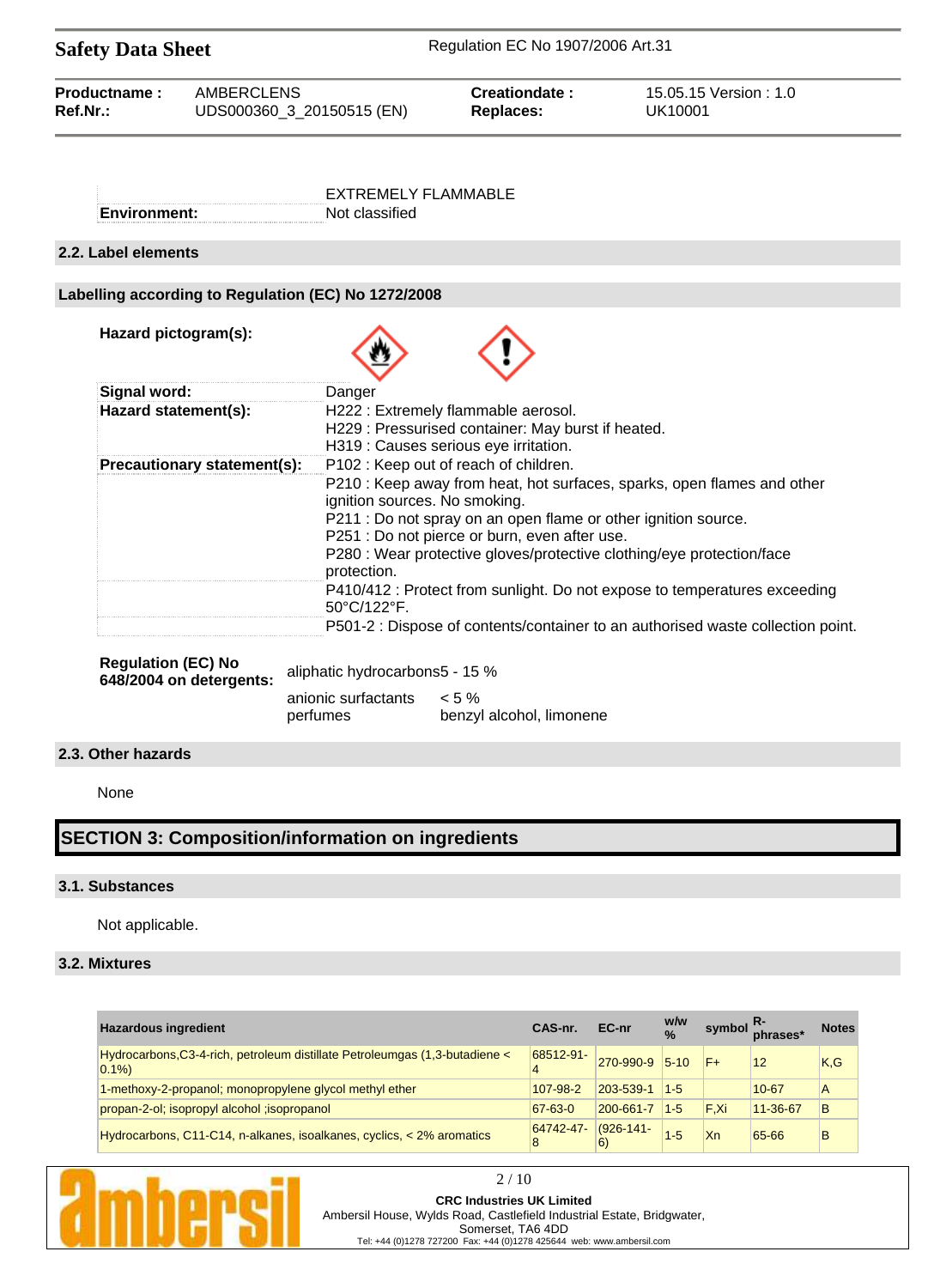| <b>Safety Data Sheet</b> |                           | Regulation EC No 1907/2006 Art.31 |                        |  |  |
|--------------------------|---------------------------|-----------------------------------|------------------------|--|--|
| Productname:             | AMBERCLENS                | Creationdate:                     | 15.05.15 Version : 1.0 |  |  |
| Ref.Nr.:                 | UDS000360_3_20150515 (EN) | <b>Replaces:</b>                  | UK10001                |  |  |

| Glycine, N-methyl-N-(1-oxododecyl)-, sodium salt                                                              | 137-16-6 | $ 205 - 281 - 5  < 3$ |  |  | 23-38-41 |  |
|---------------------------------------------------------------------------------------------------------------|----------|-----------------------|--|--|----------|--|
| <b>Explanation notes</b>                                                                                      |          |                       |  |  |          |  |
| A: substance with Community workplace exposure limit                                                          |          |                       |  |  |          |  |
| B: substance with national established workplace exposure limit                                               |          |                       |  |  |          |  |
| G: exempted from the obligation to register in accordance with $art.2(7)(a)$ of REACH Regulation No 1907/2006 |          |                       |  |  |          |  |

K : not classified as carcinogen, less than 0.1% w/w 1,3-butadiene (Einecs-nr. 203-450-8)

| <b>Hazardous ingredient</b>                                                                                    | <b>Registration</b><br>number | CAS-nr. EC-nr      |                      | w/w<br>$\%$ | <b>Hazard Class and</b><br>Category          | <b>Hazard</b><br>statement          | <b>Notes</b> |  |
|----------------------------------------------------------------------------------------------------------------|-------------------------------|--------------------|----------------------|-------------|----------------------------------------------|-------------------------------------|--------------|--|
| Hydrocarbons, C3-4-rich, petroleum distillate<br>Petroleumgas $(1,3$ -butadiene < $0.1\%$ )                    |                               | 68512-<br>$91 - 4$ | $270 -$<br>990-9     | $5 - 10$    | Press. Gas, Flam.<br>Gas 1                   | H <sub>280</sub> , H <sub>220</sub> | K,G          |  |
| 1-methoxy-2-propanol; monopropylene glycol<br>methyl ether                                                     | 01-2119457435-<br>35          | 107-98-2           | $203 -$<br>539-1     | $1 - 5$     | Flam. Lig. 3, STOT<br>SE <sub>3</sub>        | H226, H336                          | A            |  |
| propan-2-ol; isopropyl alcohol ; isopropanol                                                                   | 01-2119457558-<br>25          | 67-63-0            | $200 -$<br>$661 - 7$ | $1-5$       | Flam. Liq. 2, Eye Irrit.<br>2, STOT SE 3     | H225, H319, H336 B                  |              |  |
| Hydrocarbons, C11-C14, n-alkanes,<br>isoalkanes, cyclics, $<$ 2% aromatics                                     | 01-2119456620-<br>43          | 64742-<br>$47-8$   | $(926 -$<br>$141-6$  | $1 - 5$     | Asp. Tox. 1                                  | H304                                | B            |  |
| Glycine, N-methyl-N-(1-oxododecyl)-, sodium<br>salt                                                            |                               | $137 - 16 - 6$ 205 |                      | $\leq$ 3    | Skin Irrit. 2, Eye Irrit.<br>2, Acute Tox. 3 | H315, H319, H331                    |              |  |
| <b>Explanation notes</b>                                                                                       |                               |                    |                      |             |                                              |                                     |              |  |
| A: substance with Community workplace exposure limit                                                           |                               |                    |                      |             |                                              |                                     |              |  |
| B: substance with national established workplace exposure limit                                                |                               |                    |                      |             |                                              |                                     |              |  |
| G: exempted from the obligation to register in accordance with art. $2(7)(a)$ of REACH Regulation No 1907/2006 |                               |                    |                      |             |                                              |                                     |              |  |

K : not classified as carcinogen, less than 0.1% w/w 1,3-butadiene (Einecs-nr. 203-450-8)

(\* Explanation phrases : see chapter 16)

# **SECTION 4: First aid measures**

### **4.1. Description of first aid measures**

| Contact with eyes : | IF IN EYES: Rinse cautiously with water for several minutes. Remove contact<br>lenses, if present and easy to do. Continue rinsing.<br>If eye irritation persists: Get medical advice/attention. |
|---------------------|--------------------------------------------------------------------------------------------------------------------------------------------------------------------------------------------------|
| Contact with skin:  | Take off contaminated clothing and wash before reuse.<br>IF ON SKIN: Wash with plenty of soap and water.<br>If skin irritation occurs: Get medical advice/attention.                             |
| Inhalation:         | IF INHALED: Remove person to fresh air and keep comfortable for breathing.<br>Call a POISON CENTER or doctor/physician if you feel unwell.                                                       |
| Ingestion :         | If swallowed accidentally, do not induce vomiting and seek medical advice.                                                                                                                       |

### **4.2. Most important symptoms and effects, both acute and delayed**

| Inhalation :  | Excessive inhalation of solvent vapours may give rise to nausea, headaches<br>and dizziness |
|---------------|---------------------------------------------------------------------------------------------|
| Ingestion:    | May cause gastrointestinal disturbances                                                     |
|               | Symptoms: sore throat, abdominal pain, nausea, vomiting                                     |
| Skin contact: | May cause irritation.                                                                       |
|               | Symptoms: redness and pain                                                                  |
| Eye contact : | Irritating to eyes                                                                          |
|               | Symptoms: redness and pain                                                                  |

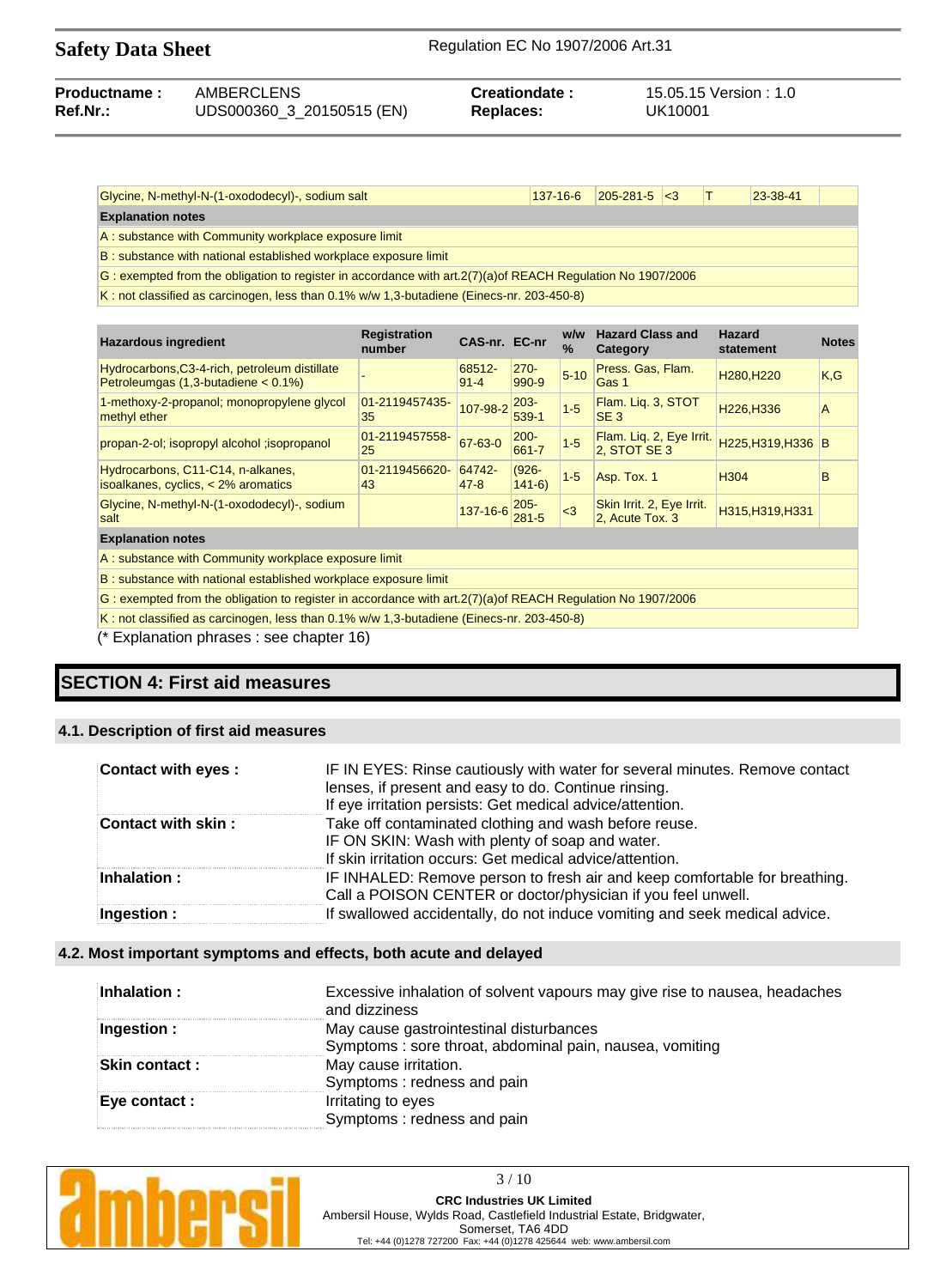| <b>Safety Data Sheet</b> |                           | Regulation EC No 1907/2006 Art.31 |                        |  |
|--------------------------|---------------------------|-----------------------------------|------------------------|--|
| <b>Productname:</b>      | AMBERCLENS                | Creationdate:                     | 15.05.15 Version : 1.0 |  |
| Ref.Nr.:                 | UDS000360_3_20150515 (EN) | <b>Replaces:</b>                  | UK10001                |  |

#### **4.3. Indication of any immediate medical attention and special treatment needed**

**General Advice :** If you feel unwell, seek medical advice (show the label where possible If symptoms persist always call a doctor

# **SECTION 5: Firefighting measures**

#### **5.1. Extinguishing media**

foam, carbon dioxide or dry agent

#### **5.2. Special hazards arising from the substance or mixture**

Aerosols may explode if heated above 50°C Forms hazardous decomposition products CO,CO2

#### **5.3. Advice for firefighters**

Keep container(s) exposed to fire cool, by spraying with water In case of fire, do not breathe fumes

### **SECTION 6: Accidental release measures**

#### **6.1. Personal precautions, protective equipment and emergency procedures**

Shut off all ignition sources Ensure adequate ventilation Wear suitable protective clothing and gloves.

#### **6.2. Environmental precautions**

Do not allow to enter public sewers and watercourses If polluted water reaches drainage systems or water courses, immediately inform appropriate authorities

#### **6.3. Methods and material for containment and cleaning up**

Absorb spillage in suitable inert material Place in appropriate container

#### **6.4. Reference to other sections**

For further information see section 8

# **SECTION 7: Handling and storage**

### **7.1. Precautions for safe handling**



4 / 10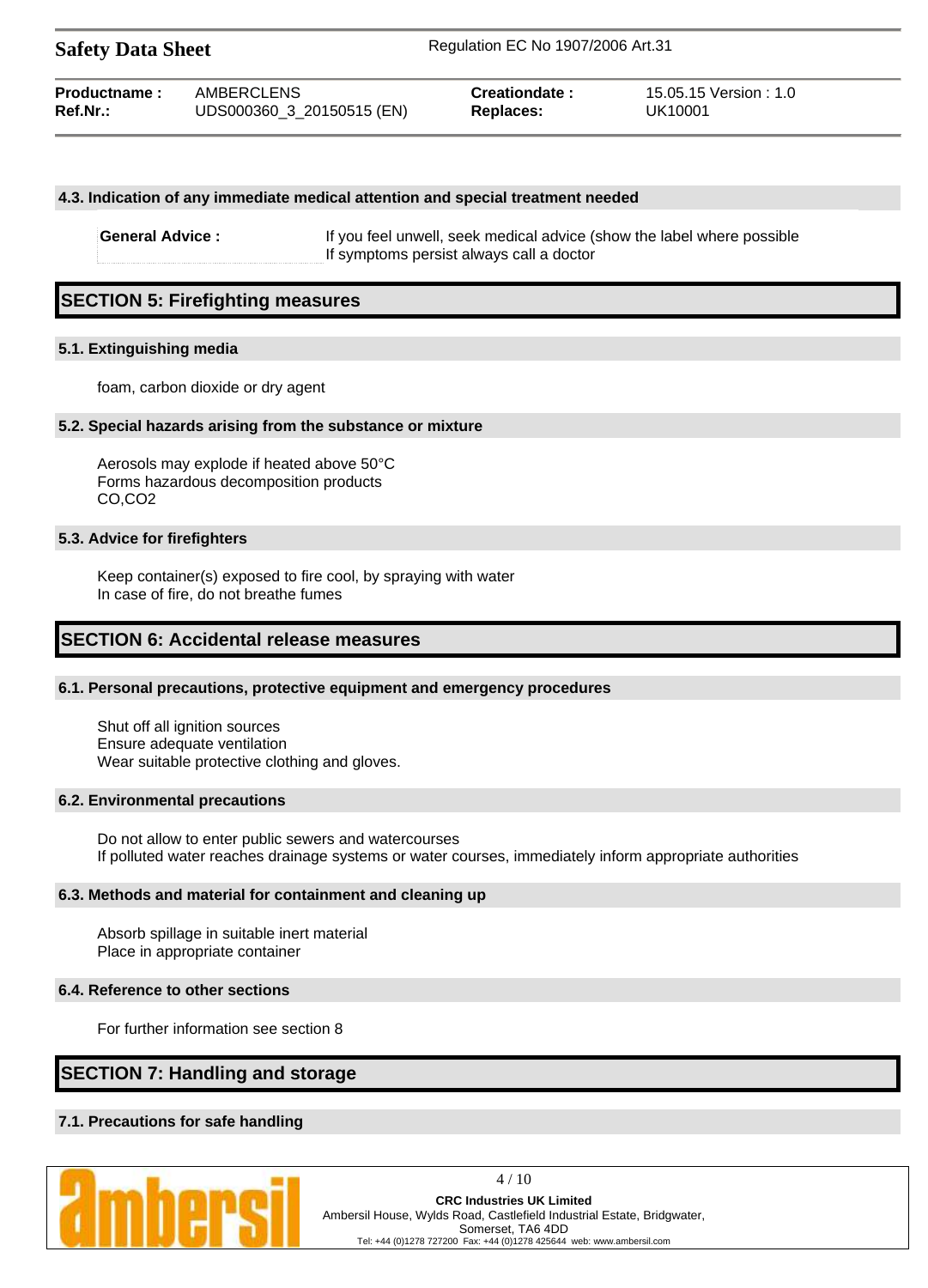| <b>Safety Data Sheet</b> |                           | Regulation EC No 1907/2006 Art.31 |                        |  |
|--------------------------|---------------------------|-----------------------------------|------------------------|--|
| Productname:             | AMBERCLENS                | Creationdate:                     | 15.05.15 Version : 1.0 |  |
| Ref.Nr.:                 | UDS000360 3 20150515 (EN) | Replaces:                         | UK10001                |  |

Keep away from heat and sources of ignition Take precautionary measures against static discharges Equipment should be earthed Use explosion-proof electrical/ventilating/lighting/.../equipment. Use only non-sparking tools. Do not breathe aerosols or vapours. Ensure adequate ventilation Avoid contact with skin and eyes. Wash thoroughly after use Wear protective gloves/protective clothing/eye protection/face protection. Eyewash bottles should be available

#### **7.2. Conditions for safe storage, including any incompatibilities**

Pressurized container : protect from sunlight and do not expose to temperatures exceeding 50°C. Keep out of reach of children.

#### **7.3. Specific end use(s)**

Cleaners - Heavy duty

### **SECTION 8: Exposure controls/personal protection**

#### **8.1. Control parameters**

#### **Exposure limits :**

| <b>Hazardous ingredient</b>                             | CAS-nr.   | method      |            |
|---------------------------------------------------------|-----------|-------------|------------|
| <b>EU established exposure limits:</b>                  |           |             |            |
| 1-methoxy-2-propanol; monopropylene glycol methyl ether | 107-98-2  | <b>TWA</b>  | $100$ ppm  |
|                                                         |           | <b>STEL</b> | $150$ ppm  |
| propan-2-ol; isopropyl alcohol ; isopropanol            | $67-63-0$ | <b>TWA</b>  | $400$ ppm  |
|                                                         |           | <b>STEL</b> | $500$ ppm  |
| National established exposure limits, United Kingdom    |           |             |            |
| 1-methoxy-2-propanol; monopropylene glycol methyl ether | 107-98-2  | <b>TWA</b>  | $100$ ppm  |
|                                                         |           | <b>STEL</b> | $150$ ppm  |
| propan-2-ol; isopropyl alcohol ; isopropanol            | $67-63-0$ | <b>TWA</b>  | $ 400$ ppm |
|                                                         |           | <b>STEL</b> | $500$ ppm  |

#### **8.2. Exposure controls**

| <b>Control procedures:</b>  | Ensure adequate ventilation<br>Keep away from heat and sources of ignition<br>Take precautionary measures against static discharges |
|-----------------------------|-------------------------------------------------------------------------------------------------------------------------------------|
| <b>Personal protection:</b> | Take precautions to avoid contact with skin and eyes when handling the<br>product.<br>Ensure adequate ventilation                   |
| inhalation :                | In case of insufficient ventilation, wear suitable respiratory equipment.                                                           |
| hands and skin:             | Wear suitable protective gloves against chemicals                                                                                   |

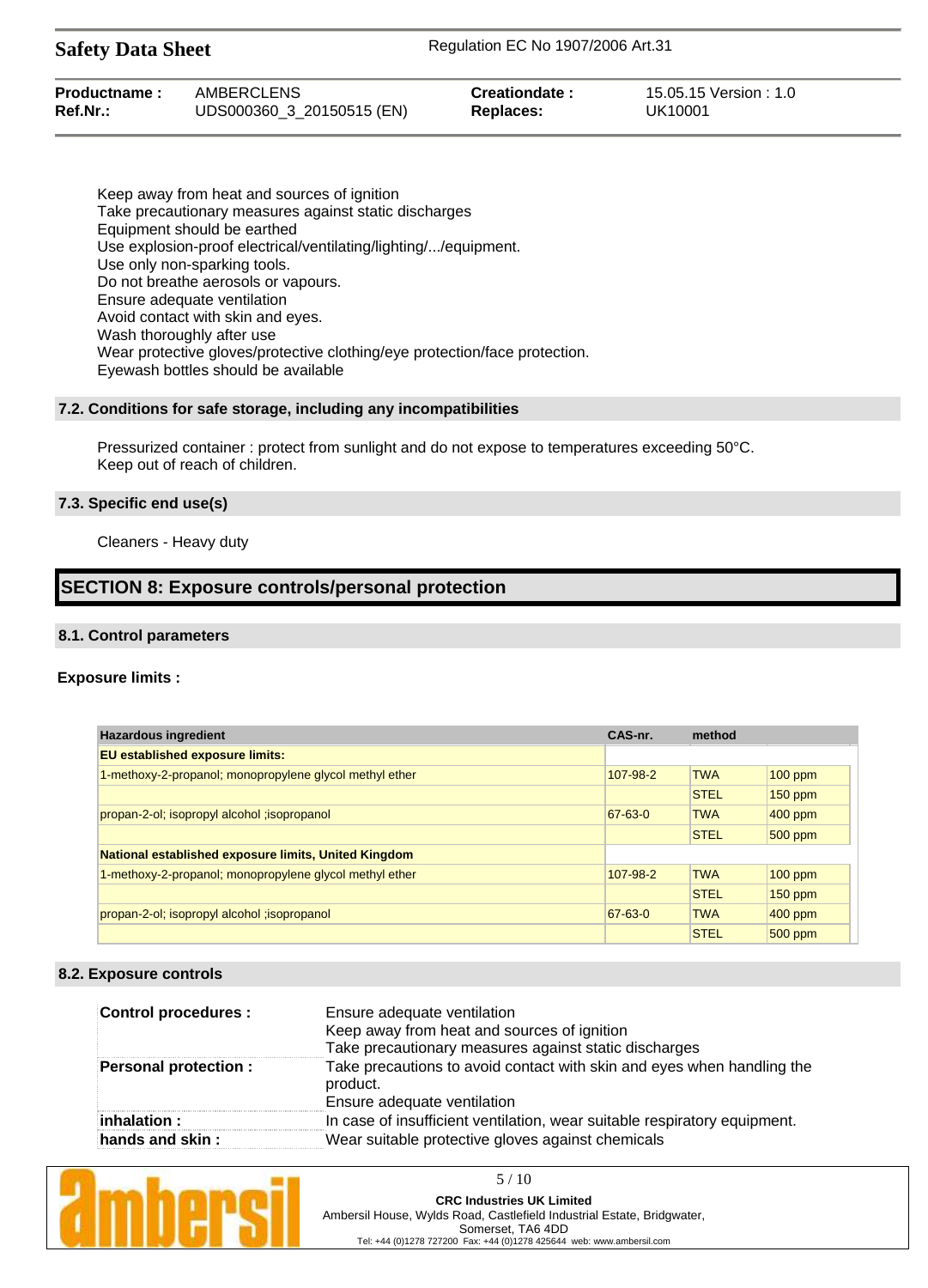Safety Data Sheet Regulation EC No 1907/2006 Art.31

| Recommended gloves:              | Nitrile                                                |
|----------------------------------|--------------------------------------------------------|
| eyes :                           | Wear safety goggles.                                   |
| <b>Environmental protection:</b> | Avoid release to the environment.<br>Collect spillage. |

# **SECTION 9: Physical and chemical properties**

### **9.1. Information on basic physical and chemical properties**

| (for aerosols data for the product without propellant) |                              |
|--------------------------------------------------------|------------------------------|
| Apperance: physical state:                             | Liquid under pressure.       |
| colour:                                                | Colourless to yellow.        |
| odour:                                                 | Characteristic odor.         |
| pH :                                                   | 10                           |
| Boiling point/range:                                   | 82 °C                        |
| <b>Flash point:</b>                                    | 12 °C                        |
| <b>Evaporation rate:</b>                               | Not available.               |
| <b>Explosion limits: upper limit: 15 %</b>             |                              |
| lower limit:                                           | $0.6\%$                      |
| Vapour pressure :                                      | Not available.               |
| <b>Relative density:</b>                               | 0.962 g/cm3 ( $@$ 20 $°C$ ). |
| Solubility in water:                                   | Soluble in water             |
| Auto-ignition:                                         | 225 °C                       |
| <b>Viscosity:</b>                                      | Not available.               |

#### **9.2. Other information**

**VOC:** 221 g/l

# **SECTION 10: Stability and reactivity**

#### **10.1. Reactivity**

No hazardous reactions known if used for its intended purpose

### **10.2. Chemical stability**

Stable

#### **10.3. Possibility of hazardous reactions**

No hazardous reactions known if used for its intended purpose

### **10.4. Conditions to avoid**

Avoid overheating

#### **10.5. Incompatible materials**



6 / 10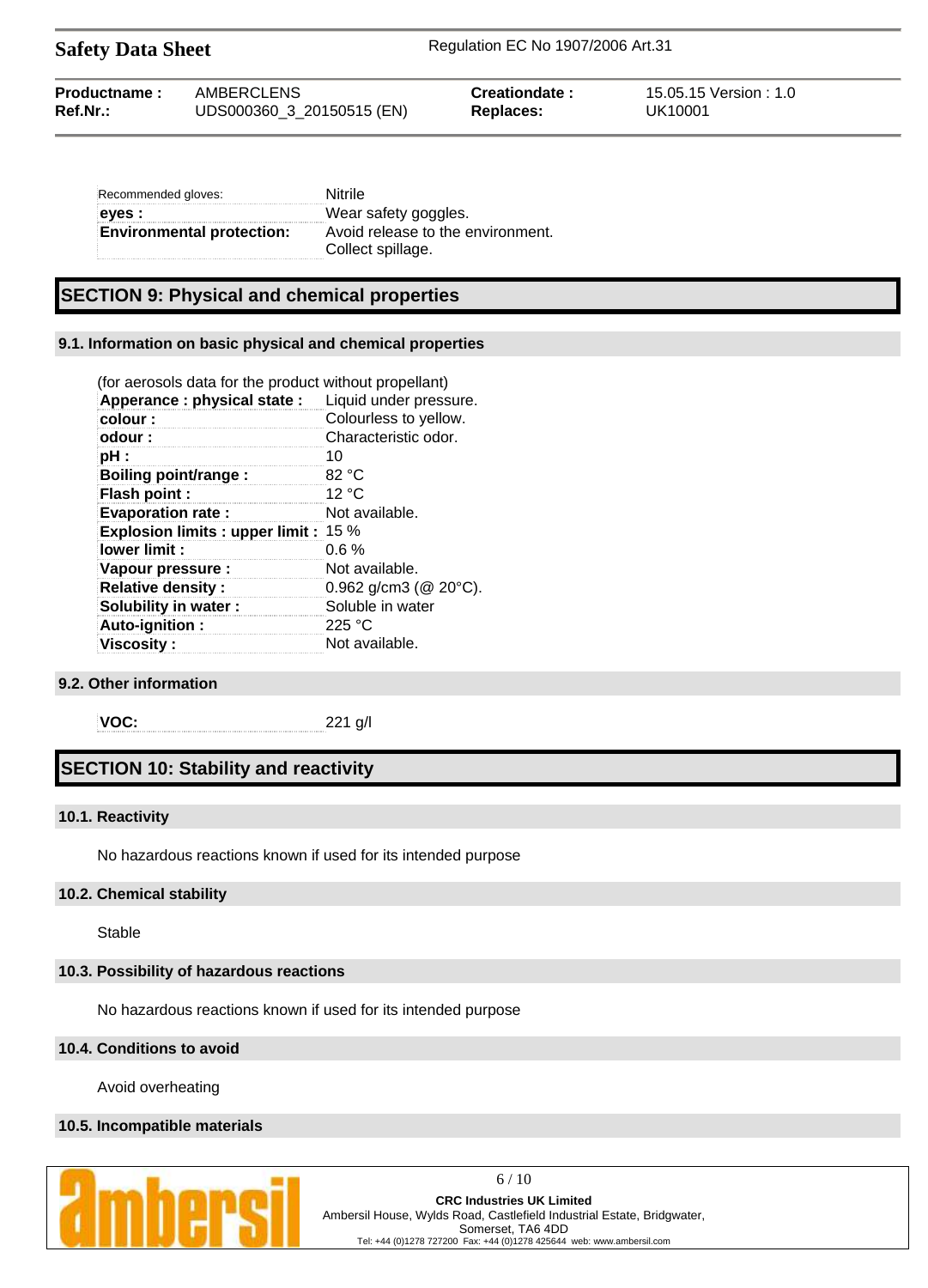| Productname: | AMBERCLENS                | Creationdate:    | 15.05.15 Version : 1.0 |
|--------------|---------------------------|------------------|------------------------|
| Ref.Nr.:     | UDS000360_3_20150515 (EN) | <b>Replaces:</b> | UK10001                |

Strong oxidising agent

### **10.6. Hazardous decomposition products**

CO,CO2

# **SECTION 11: Toxicological information**

### **11.1. Information on toxicological effects**

### **Information on likely routes of exposure:**

| Inhalation :   | Inhalation of solvent vapours may give rise to nausea, headaches and<br>dizziness |  |
|----------------|-----------------------------------------------------------------------------------|--|
| Ingestion :    | May cause gastrointestinal disturbances                                           |  |
| Skin contact : | May cause irritation.                                                             |  |
| Eye contact :  | Irritating to eyes                                                                |  |

### **Toxicological data :**

| <b>Hazardous ingredient</b>                                           | CAS-nr.    | method          |                |
|-----------------------------------------------------------------------|------------|-----------------|----------------|
| 1-methoxy-2-propanol; monopropylene glycol methyl ether               | 107-98-2   | LD50 oral rat   | 4016 mg/kg     |
|                                                                       |            | LC50 inhal.rat  | 27596 mg/l     |
|                                                                       |            | LD50 derm.rabit | $2000$ mg/kg   |
| propan-2-ol; isopropyl alcohol ; isopropanol                          | 67-63-0    | LD50 oral rat   | $> 5000$ mg/kg |
|                                                                       |            | LC50 inhal.rat  | $> 20$ mg/l    |
|                                                                       |            | LD50 derm.rabit | $> 5000$ mg/kg |
| Hydrocarbons, C11-C14, n-alkanes, isoalkanes, cyclics, < 2% aromatics | 64742-47-8 | LD50 oral rat   | $> 5000$ mg/kg |
|                                                                       |            | LD50 derm.rabit | $> 5000$ mg/kg |

# **SECTION 12: Ecological information**

#### **12.1. Toxicity**

Not classified

### **Ecotoxicological data:**

| <b>Hazardous ingredient</b>                                           | CAS-nr.    | method       |               |
|-----------------------------------------------------------------------|------------|--------------|---------------|
| 1-methoxy-2-propanol; monopropylene glycol methyl ether               | 107-98-2   | LC50 fish    | 6812 mg/l     |
|                                                                       |            | EC50 daphnia | 23300 mg/l    |
| propan-2-ol; isopropyl alcohol ; isopropanol                          | 67-63-0    | IC50 algae   | $> 1000$ mg/l |
|                                                                       |            | LC50 fish    | $> 1000$ mg/l |
|                                                                       |            | EC50 daphnia | $> 1000$ mg/l |
| Hydrocarbons, C11-C14, n-alkanes, isoalkanes, cyclics, < 2% aromatics | 64742-47-8 | IC50 algae   | $1000$ mg/l   |
|                                                                       |            | LC50 fish    | 1000 mg/l     |



7 / 10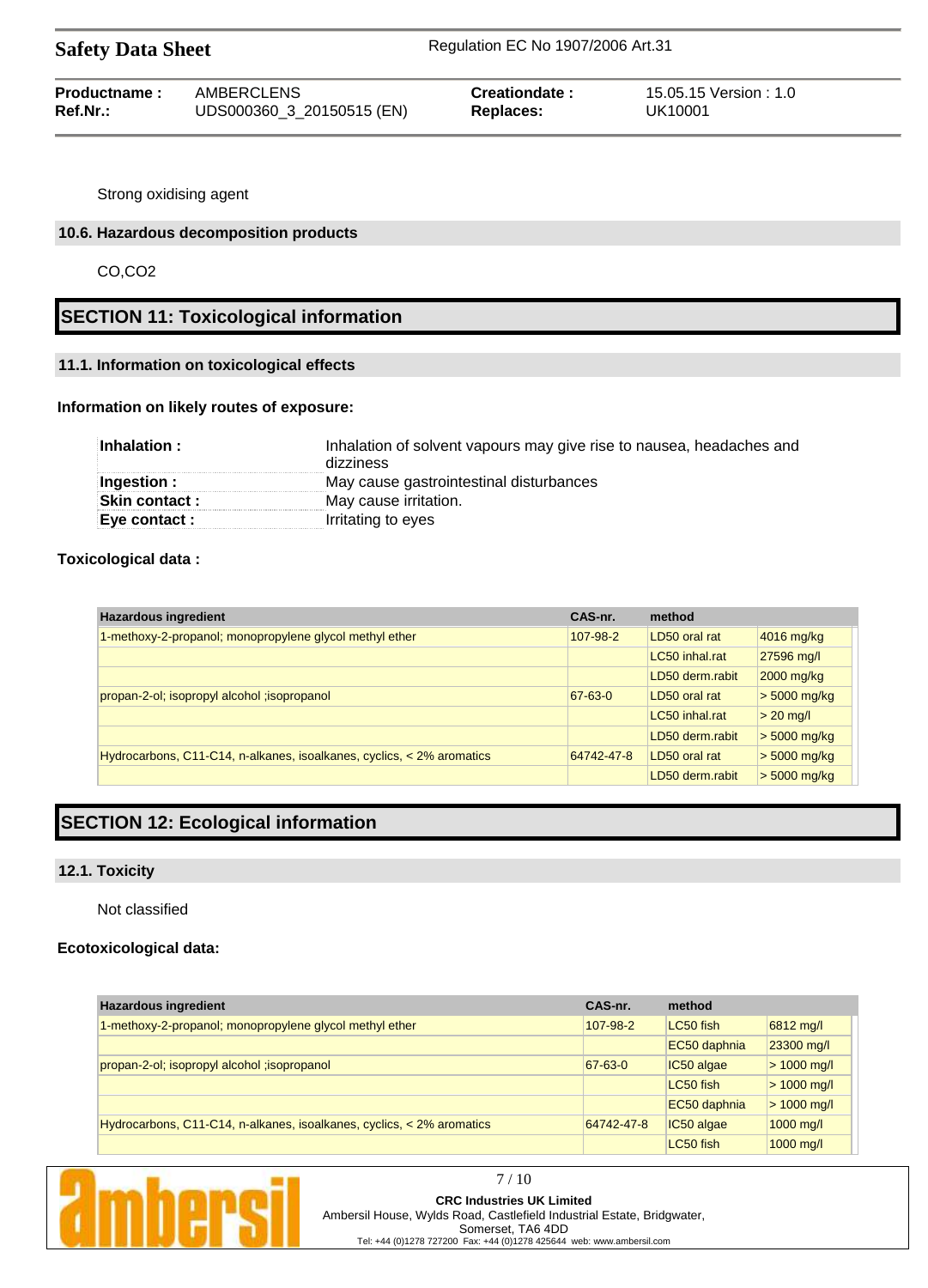| <b>Safety Data Sheet</b>        |                                                |                                                                                                                                                                            | Regulation EC No 1907/2006 Art.31                                          |  |  |
|---------------------------------|------------------------------------------------|----------------------------------------------------------------------------------------------------------------------------------------------------------------------------|----------------------------------------------------------------------------|--|--|
| Productname:<br>Ref.Nr.:        | <b>AMBERCLENS</b><br>UDS000360_3_20150515 (EN) | <b>Creationdate:</b><br><b>Replaces:</b>                                                                                                                                   | 15.05.15 Version: 1.0<br><b>UK10001</b>                                    |  |  |
|                                 |                                                |                                                                                                                                                                            | 1000 mg/l                                                                  |  |  |
|                                 | 12.2. Persistence and degradability            |                                                                                                                                                                            | EC50 daphnia                                                               |  |  |
| No information available        |                                                |                                                                                                                                                                            |                                                                            |  |  |
| 12.3. Bioaccumulative potential |                                                |                                                                                                                                                                            |                                                                            |  |  |
| No information available        |                                                |                                                                                                                                                                            |                                                                            |  |  |
| 12.4. Mobility in soil          |                                                |                                                                                                                                                                            |                                                                            |  |  |
| Soluble in water                |                                                |                                                                                                                                                                            |                                                                            |  |  |
|                                 | 12.5. Results of PBT and vPvB assessment       |                                                                                                                                                                            |                                                                            |  |  |
| No information available        |                                                |                                                                                                                                                                            |                                                                            |  |  |
| 12.6. Other adverse effects     |                                                |                                                                                                                                                                            |                                                                            |  |  |
| No information available        |                                                |                                                                                                                                                                            |                                                                            |  |  |
|                                 | <b>SECTION 13: Disposal considerations</b>     |                                                                                                                                                                            |                                                                            |  |  |
| 13.1. Waste treatment methods   |                                                |                                                                                                                                                                            |                                                                            |  |  |
| <b>Product:</b>                 |                                                | This material and its container must be disposed of in a safe way.<br>Do not discharge into drains or the environment, dispose to an authorised<br>waste collection point. |                                                                            |  |  |
| <b>National regulations:</b>    |                                                |                                                                                                                                                                            | Disposal should be in accordance with local, state or national legislation |  |  |
|                                 | <b>SECTION 14: Transport information</b>       |                                                                                                                                                                            |                                                                            |  |  |
| 14.1. UN number                 |                                                |                                                                                                                                                                            |                                                                            |  |  |
| UN-number:                      | 1950                                           |                                                                                                                                                                            |                                                                            |  |  |

# **14.2. UN proper shipping name**

Proper shipping name: AEROSOLS

### **14.3. Transport hazard class(es)**

Class: 2.1 ADR/RID - Classification code: 5F

### **14.4. Packing group**



8 / 10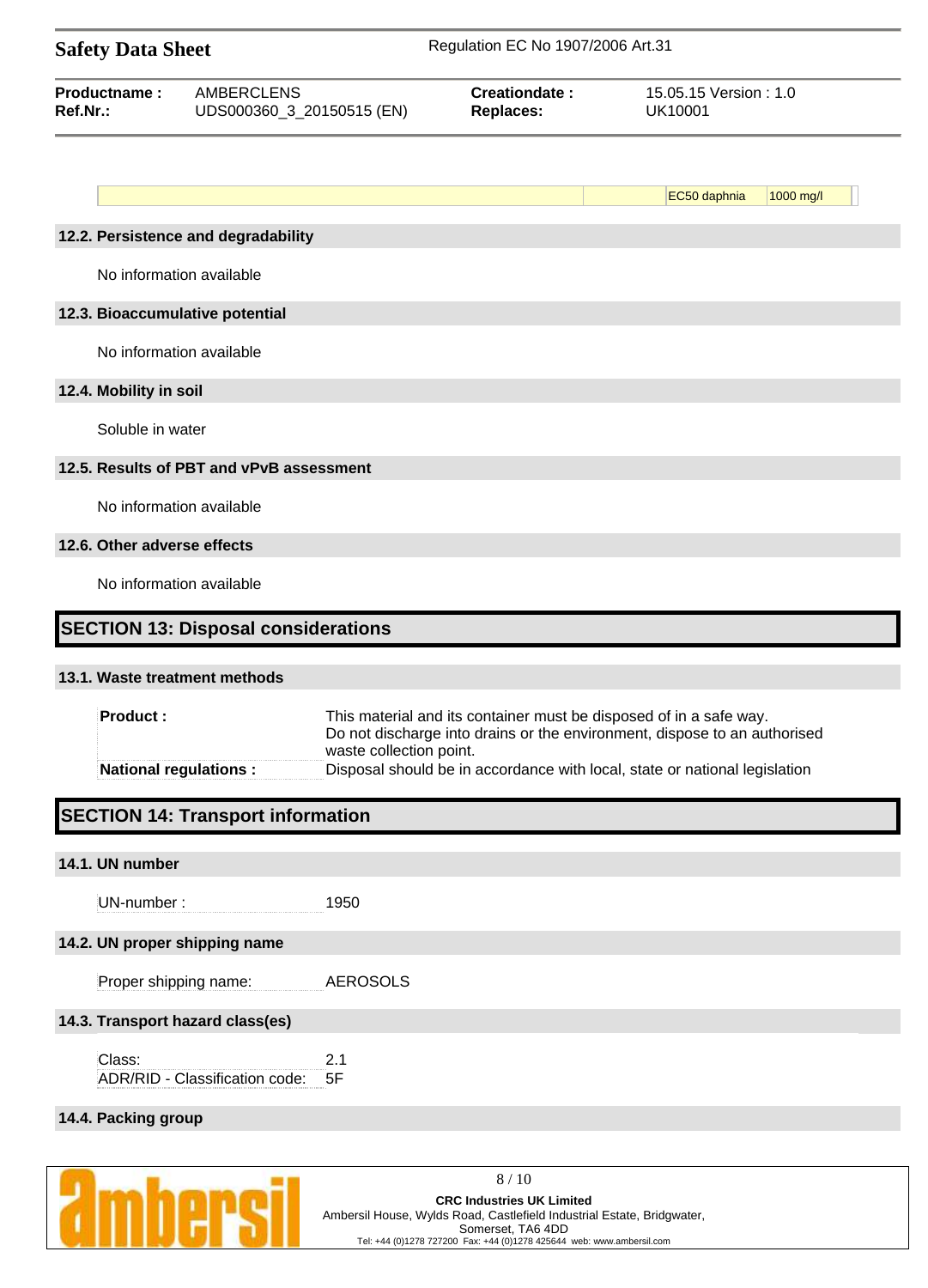| <b>Safety Data Sheet</b> |                           | Regulation EC No 1907/2006 Art.31 |                        |  |
|--------------------------|---------------------------|-----------------------------------|------------------------|--|
| Productname:             | AMBERCLENS                | Creationdate:                     | 15.05.15 Version : 1.0 |  |
| Ref.Nr.:                 | UDS000360_3_20150515 (EN) | Replaces:                         | UK10001                |  |

Packing group: Not applicable.

#### **14.5. Environmental hazards**

ADR/RID - Environmentally ADR/RID - Environmentally<br>hazardous: IMDG - Marine pollutant: No IATA/ICAO - Environmentally hazardous:<br>hazardous:

#### **14.6. Special precautions for user**

| ADR/RID - Tunnelcode: | (D)        |
|-----------------------|------------|
| IMDG - Ems:           | $F-D. S-U$ |
| IATA/ICAO - PAX:      | 203        |
| IATA/ICAO - CAO       | 203        |

### **14.7. Transport in bulk according to Annex II of MARPOL73/78 and the IBC Code**

Not applicable.

## **SECTION 15: Regulatory information**

#### **15.1. Safety, health and environmental regulations/legislation specific for the substance or mixture**

The Safety Data Sheet is compiled according to the current European requirements. Dir. 2013/10/EU, 2008/47/EC amendment of the aerosol dispenser directive 75/324/EEC. EU-directive 99/45/EC Regulation (EC) No 1272/2008 (CLP) Regulation (EC) No 1907/2006 (REACH)

#### **15.2. Chemical safety assessment**

No information available

# **SECTION 16: Other information**

| *Explanation risk-phrases: | R <sub>10</sub> : Flammable.                                    |
|----------------------------|-----------------------------------------------------------------|
|                            | R11: Highly flammable.                                          |
|                            | R12: Extremely flammable.                                       |
|                            | R23: Toxic by inhalation.                                       |
|                            | R36: Irritating to eyes.                                        |
|                            | R38: Irritating to skin.                                        |
|                            | R41: Risk of serious damage to eyes.                            |
|                            | R65: Harmful: may cause lung damage if swallowed.               |
|                            | R66: Repeated exposure may cause skin dryness or cracking.      |
|                            | R67: Vapours may cause drowsiness and dizziness.                |
|                            | *Explanation hazard statements: H220 : Extremely flammable gas. |
|                            | H225: Highly flammable liquid and vapour.                       |
|                            | H226 : Flammable liquid and vapour.                             |



9 / 10